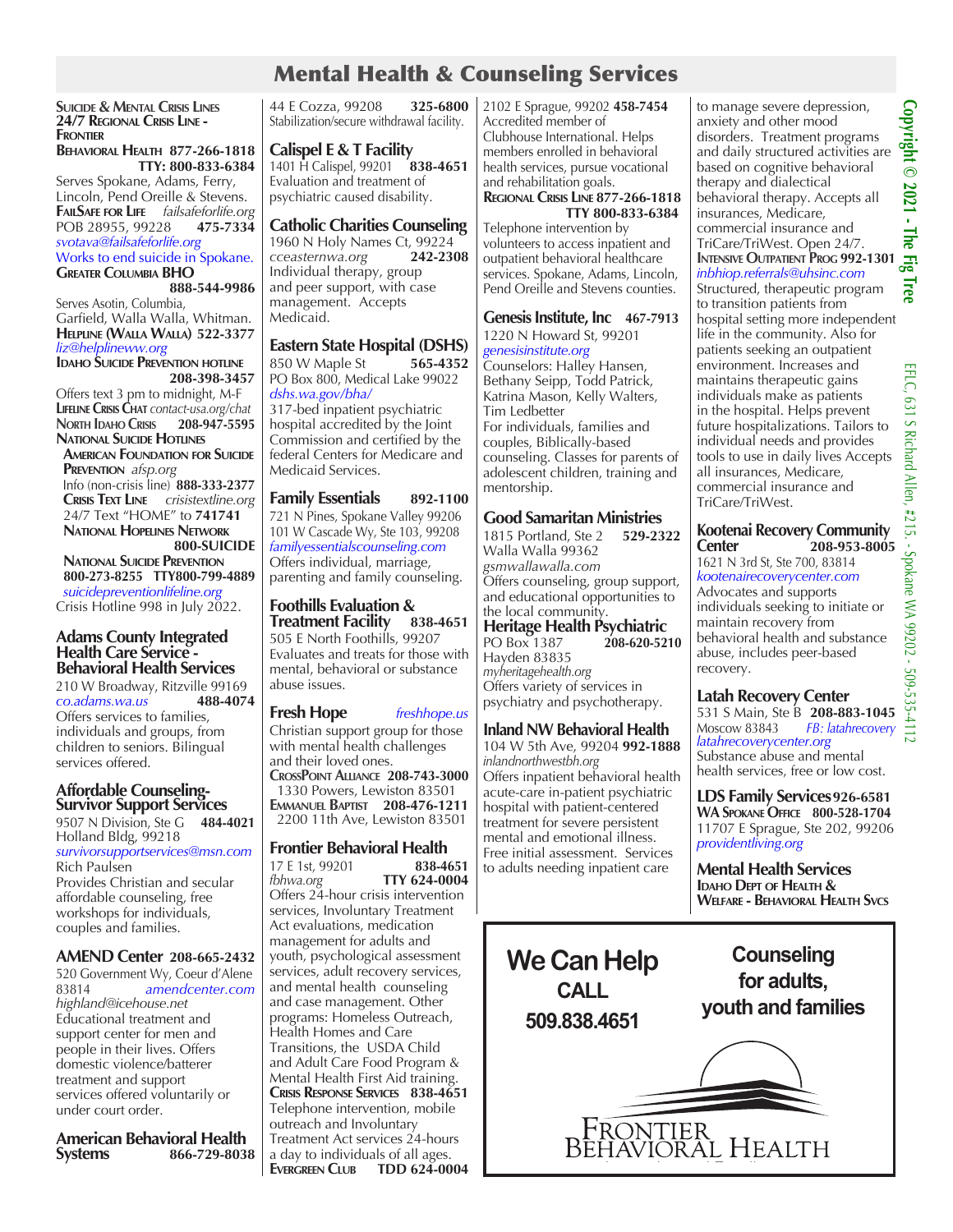#### *healthandwelfare.idaho.gov*

**Suicide Prevention208-334-4983 Region 1: Coeur d'Alene** Moody Bldg, 2195 Ironwood Ct<br>83814 **208-769-1406** 83814 **208-769-1406 Kellogg 208-784-1352 x 217 Sandpoint/Ponderay208-265-4535 CRANGEVILLE** 208-983-2300<br>**LEWISTON** 208-799-4440  **Lewiston 208-799-4440 Moscow 208-882-0562**

#### **Mental Health (Therapeutic) Courts (MHTC)**

**Spokane County District Court & Municipal Mental Health Caourt** Broadway Center Bldg **477-2230** 721 N Jefferson, 2nd Flr *spokanecounty.org* **SPOKANE COUNTY FELONY MENTAL**<br>**HEALTH COURT 477-6355 Health Court 477-6355** Spokane County Superior Court 1116 W Broadway, 99260 *saltshuler@spokanecounty.org*  Coord: Sandra Altshuler

#### **MultiCare Rockwood 342-3480 Behavioral Health Center**  Deaconess Medical Office,

801 W 5th, Ste 422, 99204 *multicare.org* 

Treats children, families and adults for a multitude of mental health conditions: individual, couples and family counseling; depression, grief and loss; learning disabilities, stress and

anxiety management; eating disorders, weight loss and body image issues; coping with physical illness, mental illness and developmental disorders.

#### **NAMI - National Alliance on Mental Illness**

 10 N Post St, Ste 638, 99201  *office@namispokane.org namispokane.org* Volunteer program helps people affected by mental illness with education, support and

advocacy. **NAMI Walla Walla** POB 401, 99362 **529-6160**  *namiwallawalla@gmail.com namiwallawalla.org* **Latah Alliance on Mental Illness** POB 8654, 83843 *lami-idaho.org* **208-882-7743**  *lami.advocacy@gmail.com* **NAMI Coeur d'Alene** POB1082, 83816 **208-691-9674**  *namicda@gmail.com cdanami.org* **NAMI Far North 208-597-2047** Bonner General Hospital Classroom, Third Ave & Alder St PO Box 2415, Sandpoint 83864

 *namifarnorth2003@gmail.com namifarnorth.org*

**North Idaho Crisis Center** 2195 Ironwood Ct, Ste D Coeur d'Alene 83814 *nicrisiscenter.org* **208-625-4884** Serves men and women from

Idaho's 10 northern counties, ages 18 and older who need help with behavioral health or substance abuse issues.

# **NE Washington Alliance Counseling Services**

**Chewelah 935-4808** E 301 Clay Ave, #201, 99109  $C$ OLVILLE 165 E Hawthorne Ave, 99114<br>2001 - 725-3001 **Davenport 725-3001** 1211 Merriam, 99122 **Republic 775-3341** 65 N Keller/ PO Box 1120 **Nine Mile Falls 465-2200** 5098 Hwy 291, Ste #2, 99026 *co.stevens.wa.us/counseling/* Diagnosis and treatment center provides mental health care and chemical dependency treatment services for children to adults.

#### **NW Family Advocates**

319 W Hasting, Ste A110, 99218 *nwfamilyadvocates.org* **326-8875** A ministry to families, individuals and youth. Provides counseling, mentoring and coaching to help people reach their life goals. Specializes in parenting and working with families at risk.

# **Okanogan Behavioral**

**HealthCare** 1007 Koala Dr, Omak *okhbc.org*  24-hour crisis line **826-6191** Offers counseling throughout Okanogan County.

#### **Palouse River Counseling 334-1133**

340 NE Maple, Pullman 99163 *palouserivercounseling.org* Treats patients with depression, anxiety, alcoholism & drug dependence. Creates targeted treatment plans for patients with developmental disabilities, childhood and family problems, and geriatrics.

**Panic Disorder 301-443-4513** *nih.gov* **866-615-NIMH (6464)** *nimhinfo@nih.gov* **TTY301-443-8015**

**Passages - Family Support**  1700 S Assembly, Ste 300, 99224 *info@passages-spokane.org passages-spokane.org* **892-9241** Outpatient mental health services. Intensive services for children and youth, includes wrap around housing and employment services in Spokane County.

**Peer Spokane** 867-3778 425 W 1st, 99201 *peerspokane.org* Cultivates healthy lives through peer emotional support and development services in greater Spokane embracing issues of mental health, chemical and behavioral addiction, and chronic illness. Includes peer coaching, peer support groups, supportive housing, employment

# Inland Northwest BEHAVIORAL HEALTH



# adult and adolescent

**Inpatient & Outpatient Behavioral Healthcare** 

InlandNorthwestBH.com